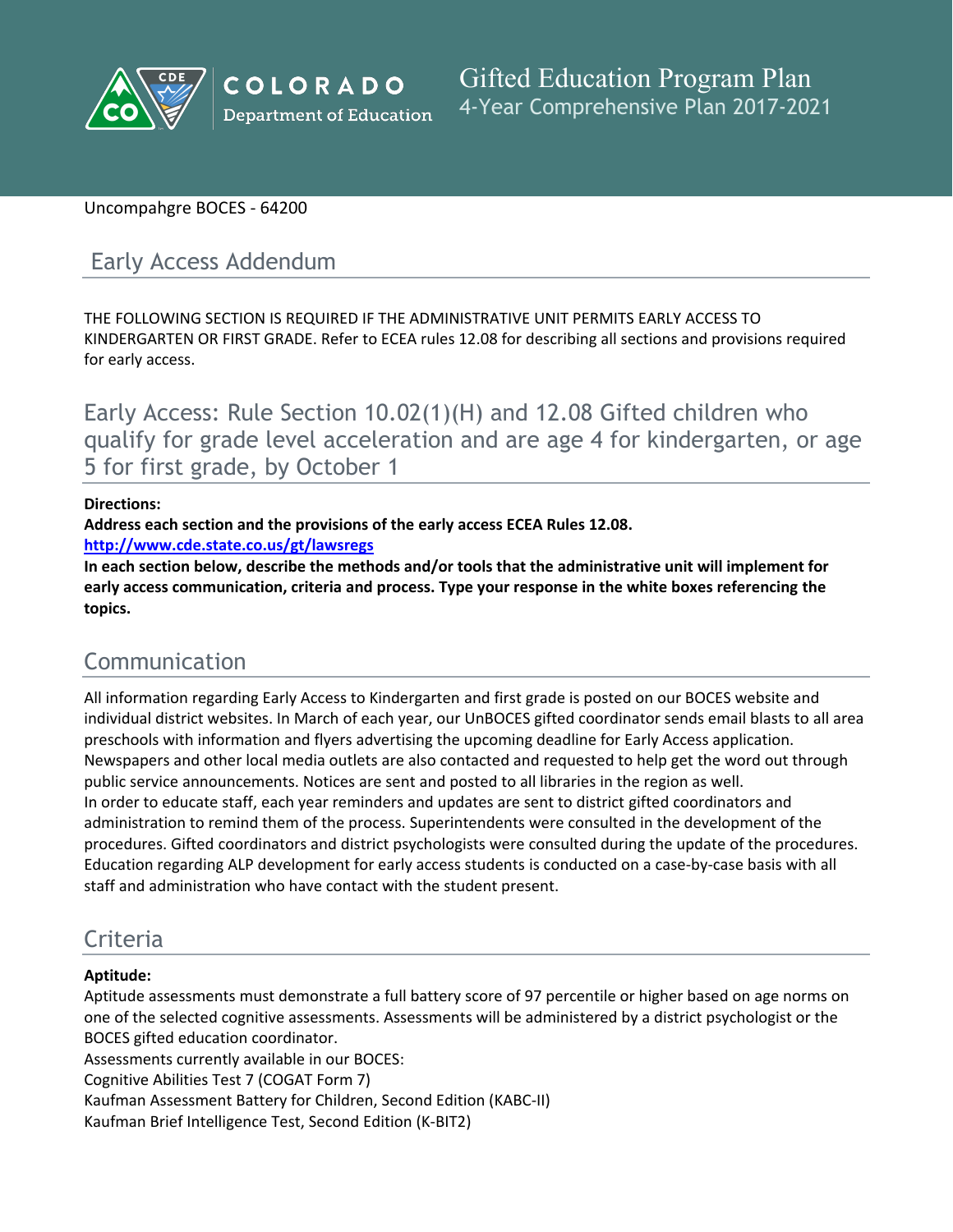

Naglieri Nonverbal Ability Test, Second Edition (NNAT2) Stanford Binet Intelligence Scales, 5th Edition (SB 5) Wechsler Preschool and Primary Scale of Intelligence, Fourth Edition (WPPSI-IV) Woodcock Johnson Tests of Cognitive Abilities, Fourth Edition – Brief Intellectual Ability

### **Achievement:**

Achievement assessments must demonstrate a score of 97 percentile or higher based on age norms in three areas: Reading, Writing, and Math. Assessments will be administered by a district psychologist or the BOCES gifted education coordinator.

Assessments currently available in our BOCES:

Test of Early Mathematics Ability, Third Edition (TEMA-3)

Test of Early Reading Ability, Third Edition (TERA-3)

Test of Early Written Language (TEWL-3)

Wechsler Individual Achievement Test, Third Edition

Woodcock-Johnson IV Normative Update (NU) Tests of Achievement, Forms A and B

#### **Performance:**

Performance assessments may consist of either a portfolio of work that demonstrates that the child is working at least two years above his/her age peers OR a score of 97 percentile or higher on a nationally normed gifted behavior tool. Portfolios will be reviewed by classroom teachers with assistance from the district's gifted coordinator. Gifted behavior tools will be completed by an adult, other than a relative, who has experience with the child. (For example: preschool teacher, Sunday school teacher, girl/boy scout leader, etc.) Assessments currently available in our BOCES:

Gifted Evaluation Scales (GES)

Scales for Identifying Gifted Students (SIGS)

## **Readiness, social behavior and motivation:**

The student must demonstrate readiness for school as measured by the district's Kindergarten screening tool. This evaluation tool will be completed by the current kindergarten or first grade teacher with assistance from the district's gifted coordinator.

Assessments currently available in our BOCES:

Teaching Strategies Gold

Teaching Strategies Gold Survey – Kindergarten Entry Assessment

The Desired Results Developmental Profile for Kindergarten (DRDP-K)

## **Support system:**

Once identified as an early access student, the district's gifted coordinator with assistance from the UnBOCES gifted coordinator will monitor both the academic and social needs of the student on a monthly basis to ensure the student is successful in his/her placement, with results of monitoring to be recorded in student's ALP. Adjustments are made to the ALP as needed with input from the coordinators, administration, teachers, parents, and the student.

Process

**Timelines:**